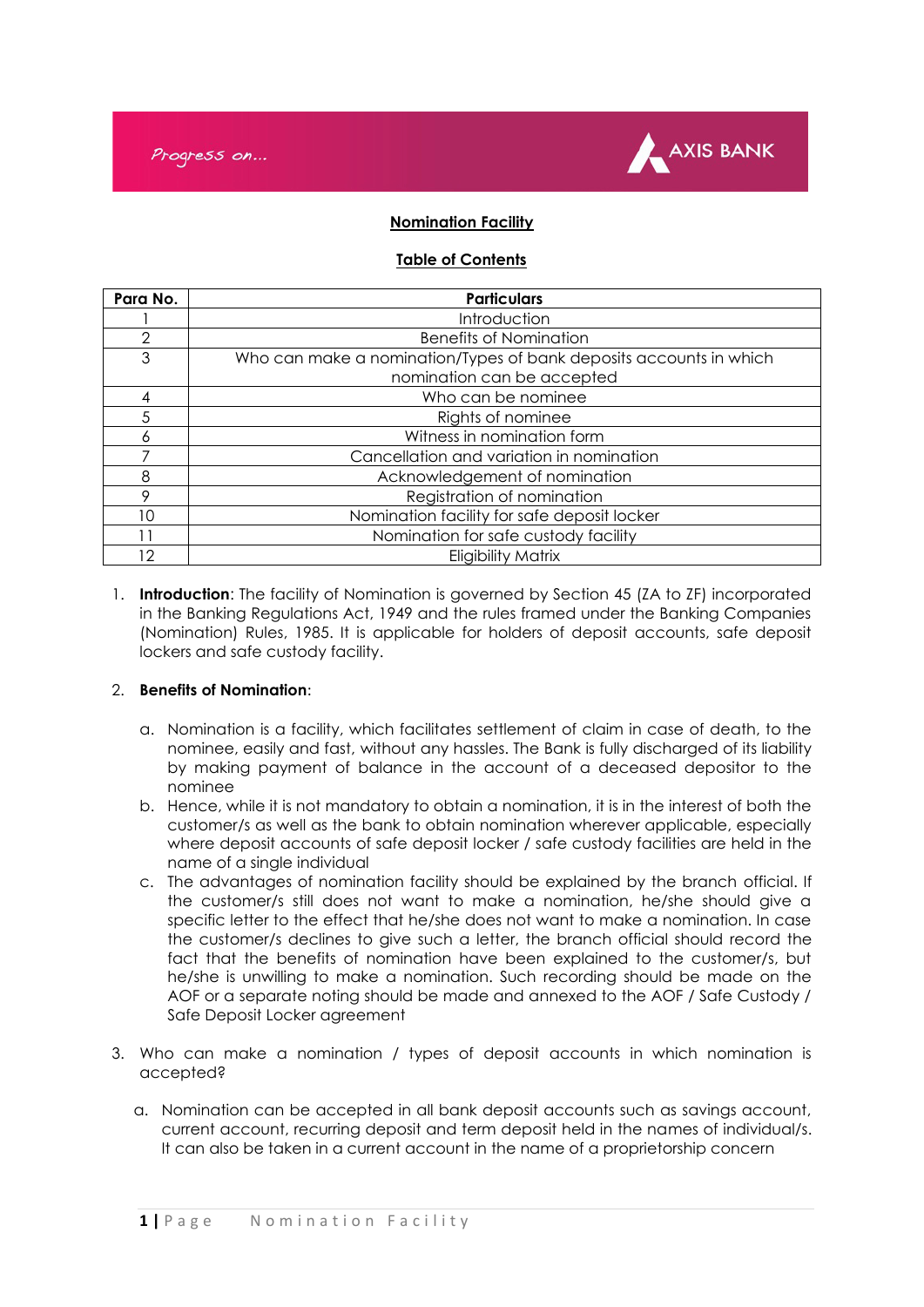- b. Nomination cannot be accepted in an overdraft or cash credit account even if it has a credit balance
- c. Nomination is mandated in a PIS account and has to be ensured for opening a PIS account
- d. Nomination can be made only by the deposit account holders / safe deposit locker hirers / persons availing of safe custody facilities in their personal capacity and not in any representative capacity such as attorney or mandate holder

### 4. **Who can be a nominee?**

- a. In deposit accounts, nomination can be made in favour of only a single individual. This automatically excludes non-individual entities such as Trusts etc
- b. It is not necessary for the nominee to be a relative of the account holder
- c. Where nomination is made in favour of a minor, the depositor, while making the nomination, should appoint another individual, not being a minor, to receive the amount of deposit on behalf of the minor nominee and give a discharge, in the event of death of the depositor during the minority of the nominee
- d. There is no restriction for nomination with regard to the status of the nominee, who may be a resident or a non-resident. However, deposit / credit balance payable to the nominee will not be automatically repatriable unless specifically permitted under the exchange control regulations / rules of the respective deposit scheme. This fact should be indicated clearly in the acknowledgement of nominations made in case of non-resident nominee and non-resident deposit accounts

#### 5. **Rights of Nominee**

As directed by Reserve Bank of India, the Bank should settle the claims in respect of deceased customers to the nominee(s) within a period not exceeding 15 days from the date of receipt of the claim subject to the production of proof of death of the depositor and suitable identification of the claim(s), to the bank's satisfaction

b. The Bank is not bound to take any notice of claim of any person, other than the nominee

c. Any other person having the right or claim on the amount will have to exercise it against the nominee. Accordingly, if on the death of the depositor, a nominee and the legal heir holding Succession Certificate make their claims simultaneously, the Bank should take note of the claim of the legal heir and advise him / her to bring a competent court injunction restraining the Bank from effecting payment to the nominee. In the event of the failure of their failure to do so, the settlement should be made in favour of the nominee within the period stipulated by Reserve Bank of India

d. In a deposit account held in joint names of two or more persons, the nominee can exercise his claim only on the death of all the joint holders in the account

e. In a term deposit, in the event of the death of the account holder/s, the nominee is normally entitled to receive the proceeds thereof only on maturity. In case the nominee wishes to close the term deposit prematurely, he/she is required to obtain and furnish the written consent of the legal heirs of the deceased person/s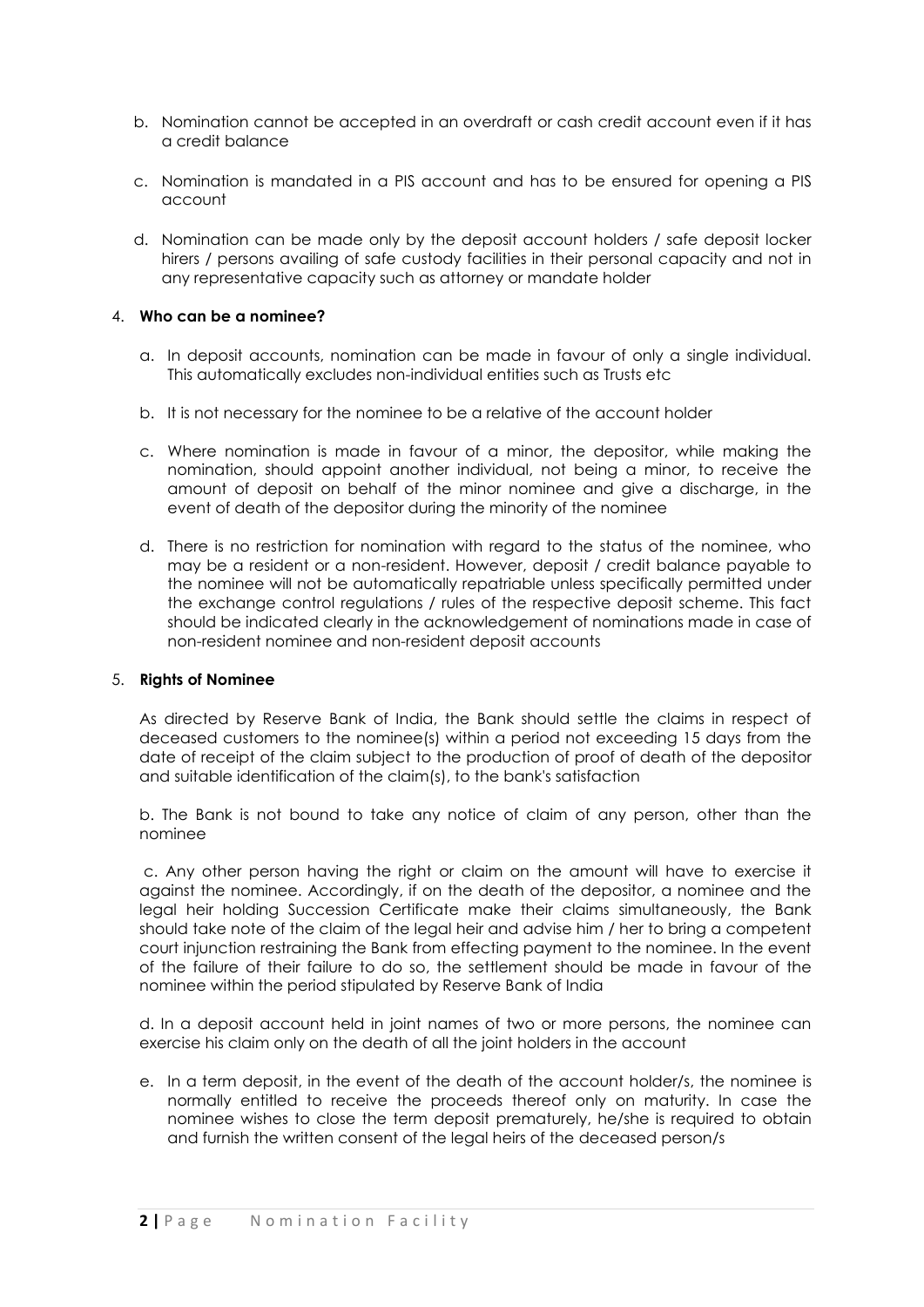6. **Witness in Nomination Forms**: Reserve Bank of India has clarified the signatures of the account holders need not be attested by witnesses. Only the thumb-impressions(s) of the account holder/s shall be attested by two witnesses on the nomination forms prescribed under Banking Companies Nomination Rules, 1985.

# 7. **Cancellation and variation of nomination**

- a. Nomination or its cancellation or variation can be made by the sole depositor in case of a single account and by all the depositors jointly in case of accounts held jointly
- b. Nomination, cancellation of nomination or variation of nomination can be made at any time during the currency of the deposit/locker is under hire
- c. Nomination instructions in case of term deposits and lockers would not cease to be in force merely by reason of the renewal of such deposits or locker agreements
- d. The customer/s can submit the request for registration/modification/cancellation of nomination duly signed by all the holders in the prescribed form at any branch. The branch accepting the request form should scrutinize the same and after verifying the signatures, forward it to CLH for processing
- 8. **Acknowledgement of Nomination**: In all instances of nomination, cancellation of nomination or variation of nomination, a photocopy of the relevant Nomination Form duly filled-in by the customer and duly signed by the Bank Official against stamp of the Bank should be given to the customer/hirer as an acknowledgement.

# 9. **Registration of nomination**:

- a. As the account opening process in our Bank has been centralized, the system entries in respect of the nomination will be done at OCL. The name of the person in whose favour the nomination has been registered would be mentioned in the welcome letter, which is included in the welcome kit
- b. With regard to printing of nominee's name in the account related documents, branches are advised as under:'
	- i. The nominee's name is printed in the Fixed Deposit receipt only if the accountholder agrees for the same. Nomination Status: Registered with the Bank is printed in case the customer does not give consent to print the nominee's name but has given a valid nomination
	- ii. In case of passbooks, the nominees name is not printed at present. Wherever nomination flag is marked yes, the nomination status is recorded on the pass book as Registered with the Bank
	- iii. To ensure compliance to RBI"s current directive in this regard, in case the customer makes a specific request for the name of the nominee on the passbook, branches are advised to write the name of the nominee against the nomination status in the passbook and authenticate the same by affixing a round stamp and marking initials of the official on it
	- iv. After discontinuation of Nomination register maintained for lockers, branches should obtain the duly completed nomination form and make the entry in "Suraksha Software" and then take a print of Nominee Details report and attach it with Locker agreement for audit/ reference